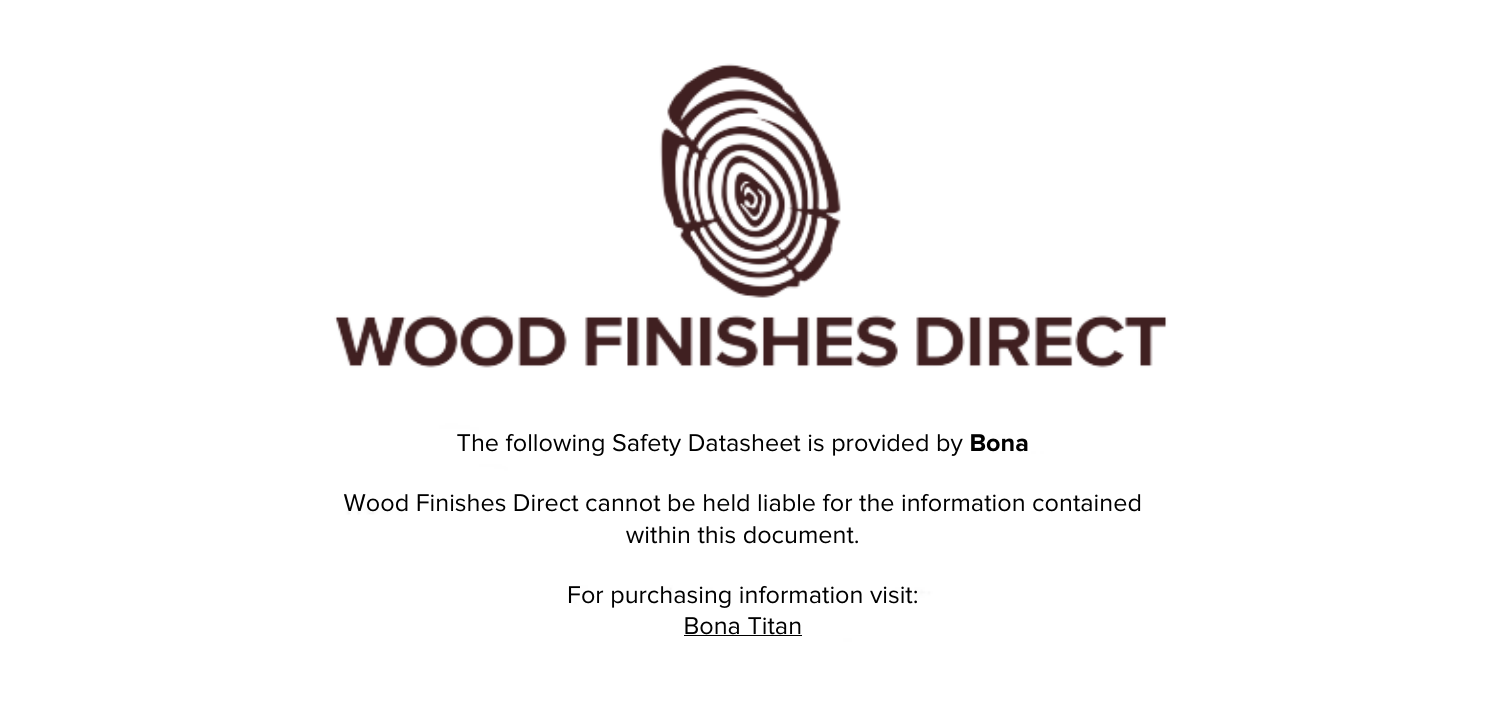# **SAFETY DATA SHEET**

**Bona Titan** 



# SECTION 1: Identification of the substance/mixture and of the company/ undertaking

| <b>1.1 Product identifier</b> |                |
|-------------------------------|----------------|
| <b>Product name</b>           | $:$ Bona Titan |
| <b>Product description</b>    | $:$ adhesive   |

#### 1.2 Relevant identified uses of the substance or mixture and uses advised against

Not applicable.

| <b>1.3 Details of the supplier</b><br>of the safety data sheet | : Bona AB<br>Box 210 74<br>SE-200 21 MALMÖ<br><b>SWEDEN</b><br>Tel. +46-(0)40-38 55 00 |
|----------------------------------------------------------------|----------------------------------------------------------------------------------------|
| e-mail address of person<br>responsible for this SDS           | : Environment@bona.com                                                                 |

1.4 Emergency telephone number

| <b>Supplier</b>                |                                |
|--------------------------------|--------------------------------|
| <b>Telephone number</b>        | $: +46(0)40385500$             |
| <b>Hours of operation</b>      | $: 8:00 - 16:00$               |
| <b>Information limitations</b> | : Information in English only! |
|                                |                                |

# **SECTION 2: Hazards identification**

| 2.1 Classification of the substance or mixture |                                                                                                  |
|------------------------------------------------|--------------------------------------------------------------------------------------------------|
| <b>Product definition</b>                      | : Mixture                                                                                        |
| Not classified.                                | <b>Classification according to Regulation (EC) No. 1272/2008 [CLP/GHS]</b>                       |
|                                                | The product is not classified as hazardous according to Regulation (EC) 1272/2008 as amended.    |
|                                                | <b>Classification according to Directive 1999/45/EC [DPD]</b>                                    |
|                                                | The product is not classified as dangerous according to Directive 1999/45/EC and its amendments. |
| <b>Classification</b>                          | : Not classified.                                                                                |
|                                                | See Section 16 for the full text of the R phrases or H statements declared above.                |
|                                                | See Section 11 for more detailed information on health effects and symptoms.                     |
| <b>2.2 Label elements</b>                      |                                                                                                  |
| <b>Signal word</b>                             | : No signal word.                                                                                |

| <b>Signal word</b>                    | . No signal word.                                                                                |
|---------------------------------------|--------------------------------------------------------------------------------------------------|
| <b>Hazard statements</b>              | : No known significant effects or critical hazards.                                              |
| <b>Precautionary statements</b>       |                                                                                                  |
| <b>Prevention</b>                     | Not applicable.<br>÷.                                                                            |
| <b>Response</b>                       | Not applicable.<br>÷.                                                                            |
| <b>Storage</b>                        | Not applicable.<br>÷.                                                                            |
| <b>Disposal</b>                       | Not applicable.<br>÷                                                                             |
| <b>Supplemental label</b><br>elements | : Contains bis(1,2,2,6,6-pentamethyl-4-piperidyl) sebacate. May produce an allergic<br>reaction. |

**Date of issue/Date of revision** 

 $1/11$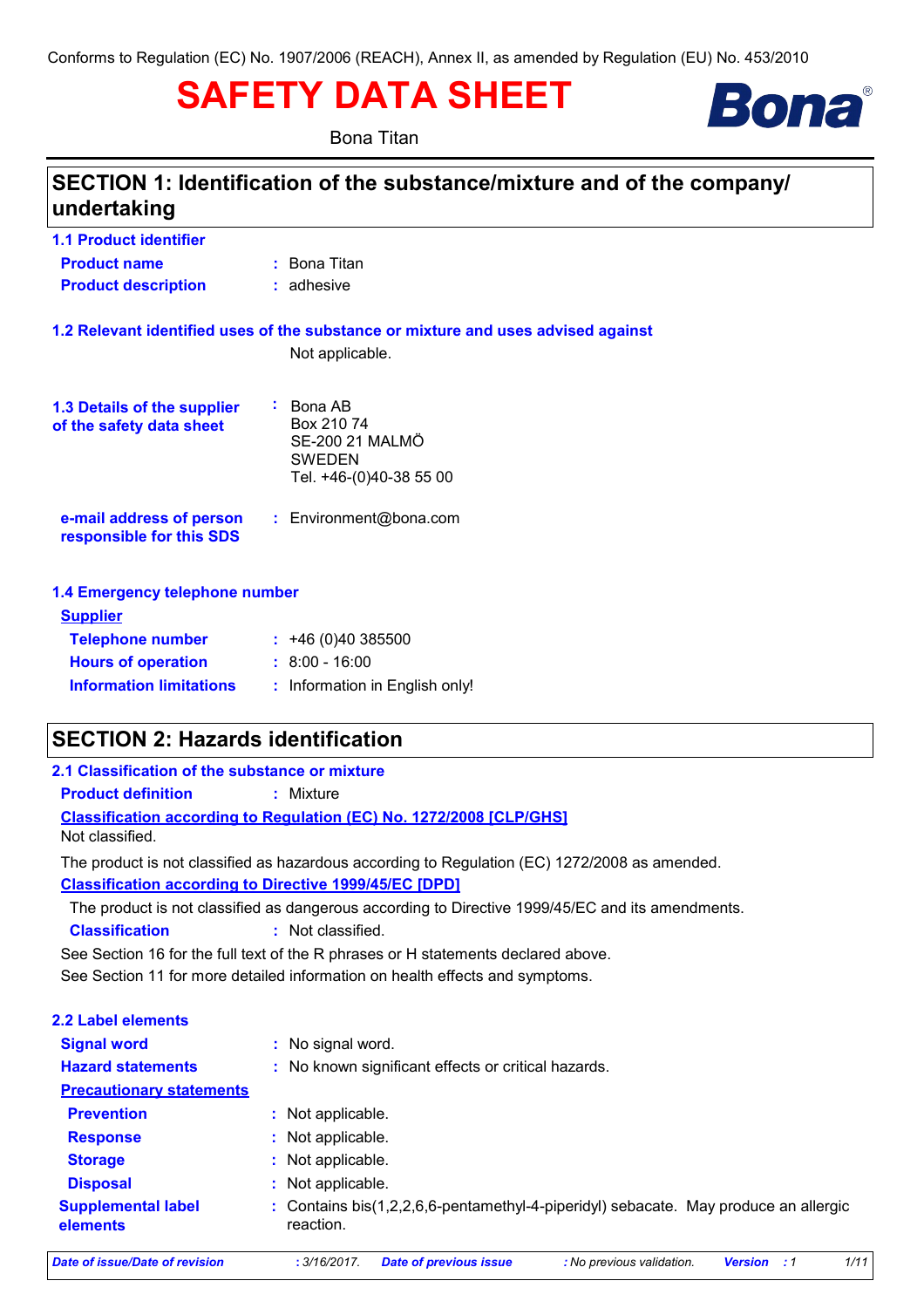# **SECTION 2: Hazards identification**

| <b>Annex XVII - Restrictions</b><br>on the manufacture,<br>placing on the market and<br>use of certain dangerous<br>substances, mixtures and<br>articles | : Not applicable.     |
|----------------------------------------------------------------------------------------------------------------------------------------------------------|-----------------------|
| <b>Special packaging requirements</b>                                                                                                                    |                       |
| <b>Containers to be fitted</b><br>with child-resistant<br>fastenings                                                                                     | Not applicable.       |
| <b>Tactile warning of danger</b>                                                                                                                         | Not applicable.<br>t. |
|                                                                                                                                                          |                       |

2.3 Other hazards Other hazards which do : None known.

not result in classification

# **SECTION 3: Composition/information on ingredients**

| <b>3.2 Mixtures</b>               | : Mixture                                                        |               |                                                                            |                                                                                      |             |
|-----------------------------------|------------------------------------------------------------------|---------------|----------------------------------------------------------------------------|--------------------------------------------------------------------------------------|-------------|
|                                   |                                                                  |               |                                                                            | <b>Classification</b>                                                                |             |
| <b>Product/ingredient</b><br>name | <b>Identifiers</b>                                               | $\frac{9}{6}$ | 67/548/EEC                                                                 | <b>Regulation (EC)</b><br>No. 1272/2008<br>[CLP]                                     | <b>Type</b> |
| trimethoxyvinylsilane             | IREACH #:<br>01-2119513215-52<br>EC: 220-449-8<br>CAS: 2768-02-7 | $\geq 3 - 5$  | R <sub>10</sub><br>Xn; R20                                                 | Flam. Liq. 2, H225<br>Acute Tox. 4, H332                                             | [1]         |
|                                   |                                                                  |               | See Section 16<br>for the full text of<br>the R-phrases<br>declared above. | See Section 16<br><b>for the full text of</b><br>the H statements<br>declared above. |             |

There are no additional ingredients present which, within the current knowledge of the supplier and in the concentrations applicable, are classified as hazardous to health or the environment, are PBTs, vPvBs or Substances of equivalent concern, or have been assigned a workplace exposure limit and hence require reporting in this section.

**Type** 

[1] Substance classified with a health or environmental hazard

[2] Substance with a workplace exposure limit

[3] Substance meets the criteria for PBT according to Regulation (EC) No. 1907/2006, Annex XIII

[4] Substance meets the criteria for vPvB according to Regulation (EC) No. 1907/2006, Annex XIII

[5] Substance of equivalent concern

Occupational exposure limits, if available, are listed in Section 8.

# **SECTION 4: First aid measures**

## 4.1 Description of first aid measures

| <b>General</b>                 | : In all cases of doubt, or when symptoms persist, seek medical attention. Never give<br>anything by mouth to an unconscious person. If unconscious, place in recovery<br>position and seek medical advice. |
|--------------------------------|-------------------------------------------------------------------------------------------------------------------------------------------------------------------------------------------------------------|
| <b>Eye contact</b>             | : Check for and remove any contact lenses. Immediately flush eyes with running<br>water for at least 15 minutes, keeping eyelids open. Seek immediate medical<br>attention.                                 |
| <b>Inhalation</b>              | : Remove to fresh air. Keep person warm and at rest. If not breathing, if breathing is<br>irregular or if respiratory arrest occurs, provide artificial respiration or oxygen by<br>trained personnel.      |
| <b>Skin contact</b>            | : Remove contaminated clothing and shoes. Wash skin thoroughly with soap and<br>water or use recognised skin cleanser. Do NOT use solvents or thinners.                                                     |
| Date of issue/Date of revision | 2/11<br><b>Date of previous issue</b><br>: No previous validation.<br>: 3/16/2017.<br><b>Version</b><br>- 11                                                                                                |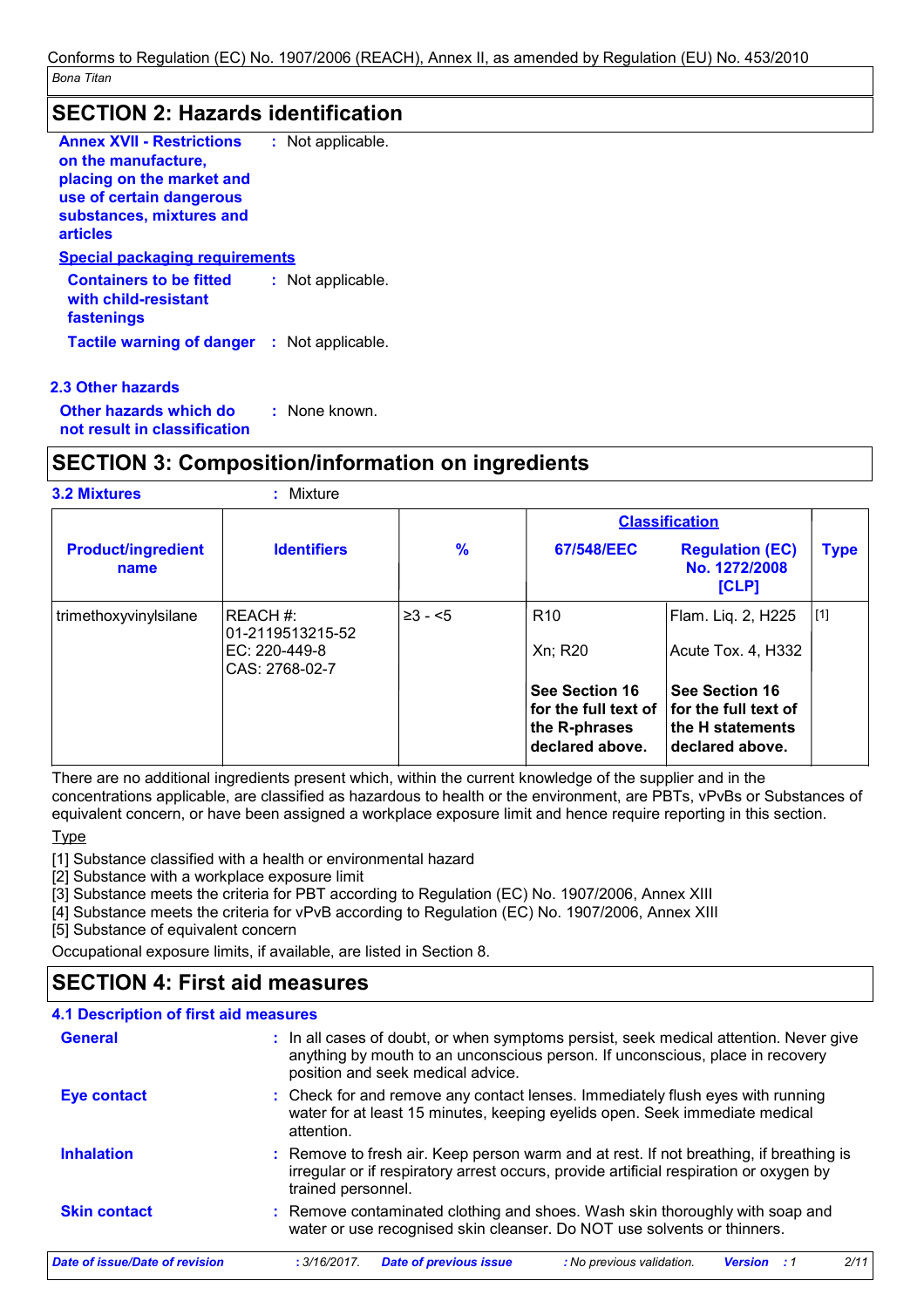# **SECTION 4: First aid measures**

**Ingestion** 

- : If swallowed, seek medical advice immediately and show the container or label. Keep person warm and at rest. Do NOT induce vomiting.
- **Protection of first-aiders**
- : No action shall be taken involving any personal risk or without suitable training.

## 4.2 Most important symptoms and effects, both acute and delayed

There are no data available on the mixture itself. The mixture is not classified as dangerous according to Directive 1999/45/EC and its amendments.

Repeated or prolonged contact with the mixture may cause removal of natural fat from the skin, resulting in nonallergic contact dermatitis and absorption through the skin.

If splashed in the eyes, the liquid may cause irritation and reversible damage.

This takes into account, where known, delayed and immediate effects and also chronic effects of components from short-term and long-term exposure by oral, inhalation and dermal routes of exposure and eve contact.

#### 4.3 Indication of any immediate medical attention and special treatment needed

| Notes to physician         | : Treat symptomatically. Contact poison treatment specialist immediately if large |
|----------------------------|-----------------------------------------------------------------------------------|
|                            | quantities have been ingested or inhaled.                                         |
| <b>Specific treatments</b> | : No specific treatment.                                                          |

See toxicological information (Section 11)

# **SECTION 5: Firefighting measures**

| 5.1 Extinguishing media                                   |                                                                                                                              |
|-----------------------------------------------------------|------------------------------------------------------------------------------------------------------------------------------|
| <b>Suitable extinguishing</b><br>media                    | : Recommended: alcohol-resistant foam, $CO2$ , powders, water spray.                                                         |
| <b>Unsuitable extinguishing</b><br>media                  | : Do not use water jet.                                                                                                      |
| 5.2 Special hazards arising from the substance or mixture |                                                                                                                              |
| <b>Hazards from the</b><br>substance or mixture           | : Fire will produce dense black smoke. Exposure to decomposition products may<br>cause a health hazard.                      |
| <b>Hazardous thermal</b><br>decomposition products        | : Decomposition products may include the following materials: carbon monoxide,<br>carbon dioxide, smoke, oxides of nitrogen. |
| <b>5.3 Advice for firefighters</b>                        |                                                                                                                              |
| <b>Special protective actions</b><br>for fire-fighters    | : Cool closed containers exposed to fire with water. Do not release runoff from fire to<br>drains or watercourses.           |
| <b>Special protective</b><br>equipment for fire-fighters  | : Appropriate breathing apparatus may be required.                                                                           |

# **SECTION 6: Accidental release measures**

|                                                | 6.1 Personal precautions, protective equipment and emergency procedures                                                                                                                                           |
|------------------------------------------------|-------------------------------------------------------------------------------------------------------------------------------------------------------------------------------------------------------------------|
| For non-emergency<br>personnel                 | : Avoid breathing vapour or mist. Refer to protective measures listed in sections 7<br>and $8.$                                                                                                                   |
| For emergency responders                       | : If specialised clothing is required to deal with the spillage, take note of any<br>information in Section 8 on suitable and unsuitable materials. See also the<br>information in "For non-emergency personnel". |
| <b>6.2 Environmental</b><br><b>precautions</b> | : Do not allow to enter drains or watercourses. If the product contaminates lakes,<br>rivers, or sewers, inform the appropriate authorities in accordance with local<br>regulations.                              |

 $3/11$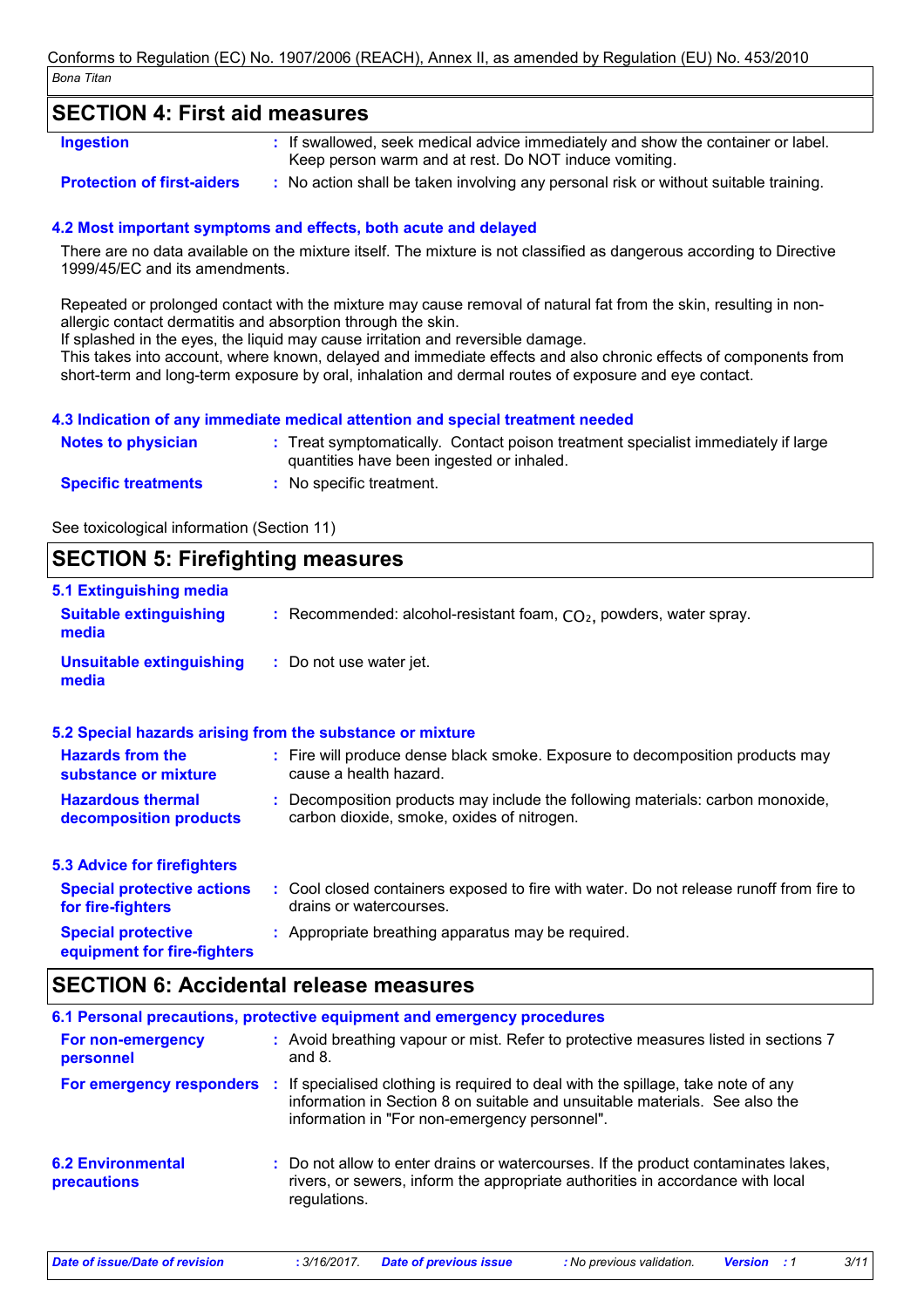# **SECTION 6: Accidental release measures**

| 6.3 Methods and material<br>for containment and<br>cleaning up | : Contain and collect spillage with non-combustible, absorbent material e.g. sand,<br>earth, vermiculite or diatomaceous earth and place in container for disposal<br>according to local regulations (see Section 13). Preferably clean with a detergent.<br>Avoid using solvents. |
|----------------------------------------------------------------|------------------------------------------------------------------------------------------------------------------------------------------------------------------------------------------------------------------------------------------------------------------------------------|
| 6.4 Reference to other<br><b>sections</b>                      | : See Section 1 for emergency contact information.<br>See Section 8 for information on appropriate personal protective equipment.<br>See Section 13 for additional waste treatment information.                                                                                    |

# **SECTION 7: Handling and storage**

The information in this section contains generic advice and guidance. The list of Identified Uses in Section 1 should be consulted for any available use-specific information provided in the Exposure Scenario(s).

| <b>7.1 Precautions for safe</b> | : Avoid contact with skin and eyes. Avoid inhalation of vapour, spray or mist.                                      |
|---------------------------------|---------------------------------------------------------------------------------------------------------------------|
| handling                        | Eating, drinking and smoking should be prohibited in areas where this material is<br>handled, stored and processed. |
|                                 | Put on appropriate personal protective equipment (see Section 8).                                                   |
|                                 | Never use pressure to empty. Container is not a pressure vessel.                                                    |
|                                 | Always keep in containers made from the same material as the original one.                                          |
|                                 | Comply with the health and safety at work laws.                                                                     |
|                                 | Do not allow to enter drains or watercourses.                                                                       |

## 7.2 Conditions for safe storage, including any incompatibilities

Store in accordance with local regulations.

Notes on joint storage

Keep away from: oxidising agents, strong alkalis, strong acids.

Additional information on storage conditions

Observe label precautions. Store in a dry, cool and well-ventilated area. Keep away from heat and direct sunlight. Keep container tightly closed.

No smoking. Prevent unauthorised access. Containers that have been opened must be carefully resealed and kept upright to prevent leakage.

## 7.3 Specific end use(s)

: Not available. **Recommendations** : Not available. **Industrial sector specific** solutions

# **SECTION 8: Exposure controls/personal protection**

The information in this section contains generic advice and quidance. Information is provided based on typical anticipated uses of the product. Additional measures might be required for bulk handling or other uses that could significantly increase worker exposure or environmental releases.

#### **8.1 Control parameters**

#### **Occupational exposure limits**

No exposure limit value known.

**Recommended monitoring** : If this product contains ingredients with exposure limits, personal, workplace atmosphere or biological monitoring may be required to determine the effectiveness procedures of the ventilation or other control measures and/or the necessity to use respiratory protective equipment. Reference should be made to monitoring standards, such as the following: European Standard EN 689 (Workplace atmospheres - Guidance for the assessment of exposure by inhalation to chemical agents for comparison with limit values and measurement strategy) European Standard EN 14042 (Workplace atmospheres - Guide for the application and use of procedures for the assessment of exposure to chemical and biological agents) European Standard EN 482 (Workplace atmospheres - General requirements for the performance of procedures for the measurement of chemical agents) Reference to national guidance documents for methods for the determination of hazardous substances will also be required.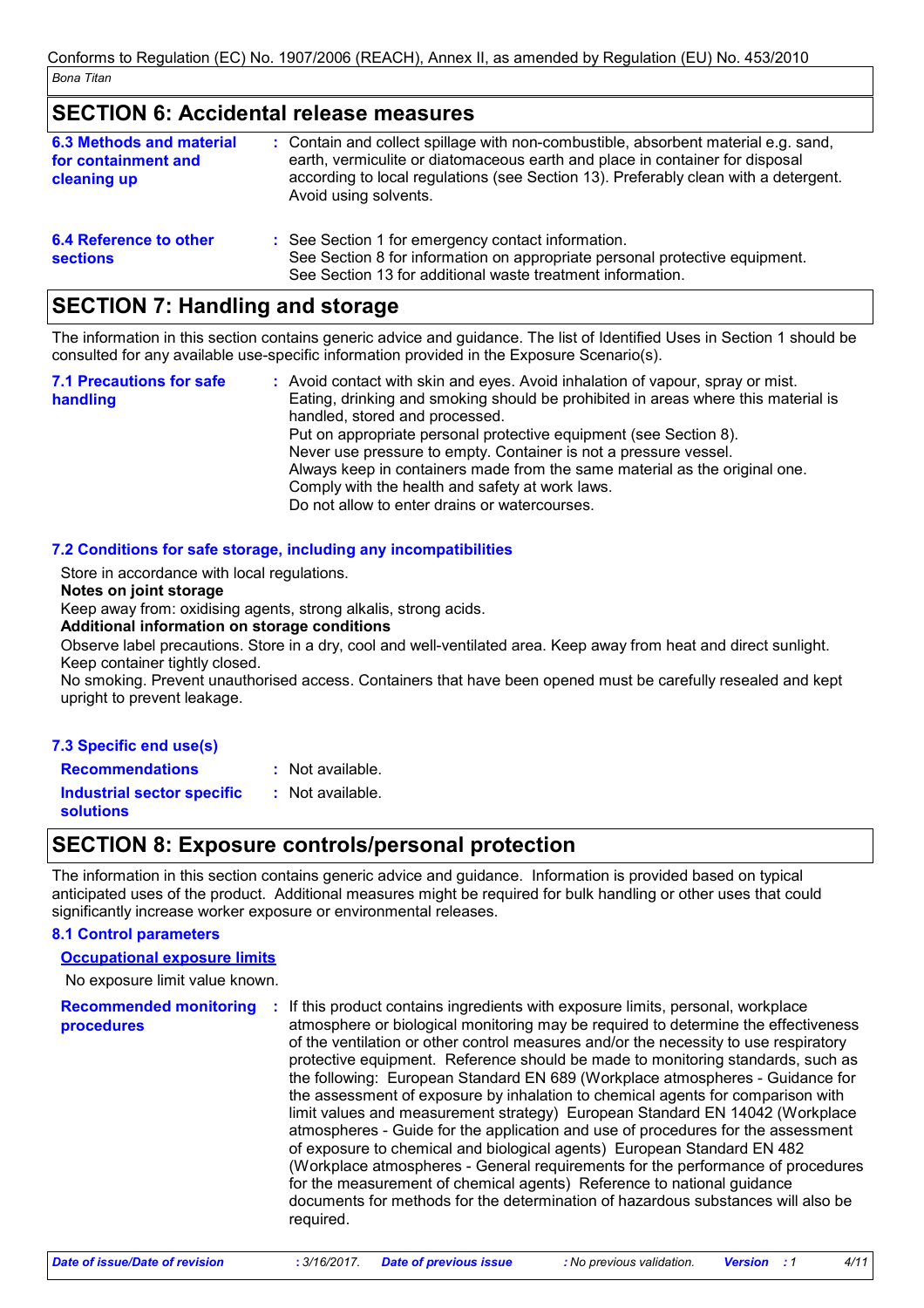# **SECTION 8: Exposure controls/personal protection**

## **DNELs/DMELs**

No DNELs/DMELs available.

#### **PNECs**

No PNECs available

| vapours below the OEL, suitable respiratory protection must be worn.                                                                                                                                                                                                                                                                                                                              |
|---------------------------------------------------------------------------------------------------------------------------------------------------------------------------------------------------------------------------------------------------------------------------------------------------------------------------------------------------------------------------------------------------|
| <b>Individual protection measures</b>                                                                                                                                                                                                                                                                                                                                                             |
| : Wash hands, forearms and face thoroughly after handling chemical products, before<br>eating, smoking and using the lavatory and at the end of the working period.<br>Appropriate techniques should be used to remove potentially contaminated clothing.<br>Wash contaminated clothing before reusing. Ensure that eyewash stations and<br>safety showers are close to the workstation location. |
| : Use safety eyewear designed to protect against splash of liquids.                                                                                                                                                                                                                                                                                                                               |
|                                                                                                                                                                                                                                                                                                                                                                                                   |
|                                                                                                                                                                                                                                                                                                                                                                                                   |
| There is no one glove material or combination of materials that will give unlimited resistance to any individual or                                                                                                                                                                                                                                                                               |

The breakthrough time must be greater than the end use time of the product.

The instructions and information provided by the glove manufacturer on use, storage, maintenance and replacement must be followed.

Gloves should be replaced regularly and if there is any sign of damage to the glove material.

Always ensure that gloves are free from defects and that they are stored and used correctly.

The performance or effectiveness of the glove may be reduced by physical/chemical damage and poor maintenance.

Barrier creams may help to protect the exposed areas of the skin but should not be applied once exposure has occurred.

| <b>Gloves</b>                                    | : For prolonged or repeated handling, use the following type of gloves:                                                                                                                                                         |  |
|--------------------------------------------------|---------------------------------------------------------------------------------------------------------------------------------------------------------------------------------------------------------------------------------|--|
|                                                  | Recommended: nitrile rubber                                                                                                                                                                                                     |  |
|                                                  | The recommendation for the type or types of glove to use when handling this<br>product is based on information from the following source:                                                                                       |  |
|                                                  | The user must check that the final choice of type of glove selected for handling this<br>product is the most appropriate and takes into account the particular conditions of<br>use, as included in the user's risk assessment. |  |
| <b>Body protection</b>                           | : Personnel should wear antistatic clothing made of natural fibres or of high-<br>temperature-resistant synthetic fibres.                                                                                                       |  |
| <b>Other skin protection</b>                     | : Appropriate footwear and any additional skin protection measures should be<br>selected based on the task being performed and the risks involved and should be<br>approved by a specialist before handling this product.       |  |
| <b>Respiratory protection</b>                    | : If workers are exposed to concentrations above the exposure limit, they must use<br>appropriate, certified respirators.                                                                                                       |  |
| <b>Environmental exposure</b><br><b>controls</b> | : Do not allow to enter drains or watercourses.                                                                                                                                                                                 |  |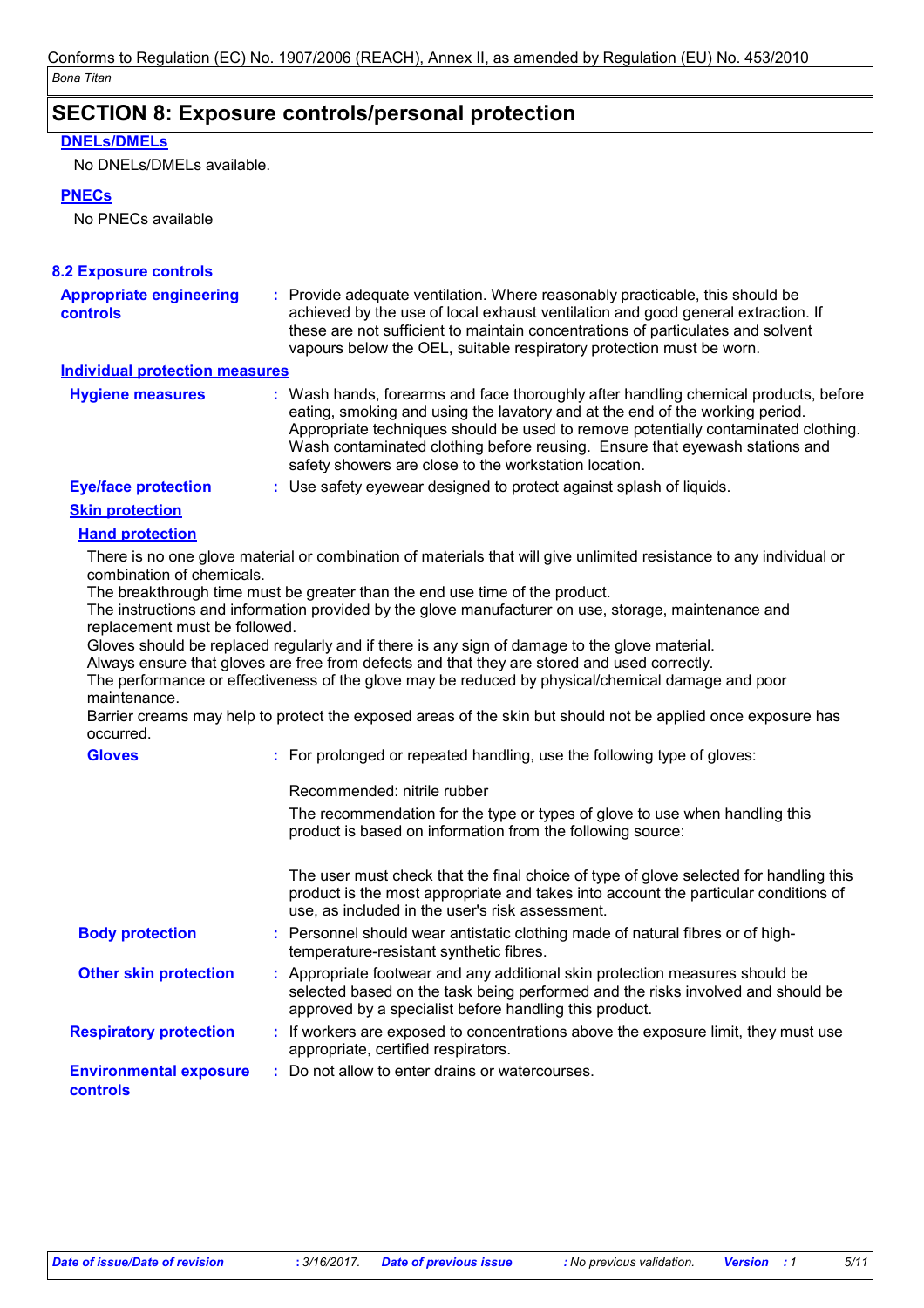# **SECTION 9: Physical and chemical properties**

# 9.1 Information on basic physical and chemical properties

# **Appearance**

| <b>Physical state</b>                                               |    | : Liquid. [paste]                                               |
|---------------------------------------------------------------------|----|-----------------------------------------------------------------|
| <b>Colour</b>                                                       |    | Beige.                                                          |
| <b>Odour</b>                                                        |    | Characteristic.                                                 |
| <b>Odour threshold</b>                                              | ÷. | Not applicable.                                                 |
| pH                                                                  |    | Not applicable.                                                 |
| <b>Melting point/freezing point</b>                                 |    | Not available.                                                  |
| <b>Initial boiling point and</b><br>boiling range                   |    | : Not available.                                                |
| <b>Flash point</b>                                                  |    | : Closed cup: $>100^{\circ}$ C                                  |
| <b>Evaporation rate</b>                                             |    | Not available.                                                  |
| <b>Flammability (solid, gas)</b>                                    |    | : Not applicable.                                               |
| <b>Upper/lower flammability or</b><br>explosive limits              |    | : Not applicable.                                               |
| <b>Vapour pressure</b>                                              |    | $:$ Not available.                                              |
| <b>Vapour density</b>                                               |    | Not available.                                                  |
| <b>Relative density</b>                                             |    | : 1.74                                                          |
| <b>Solubility(ies)</b>                                              | ÷. | Insoluble in the following materials: cold water and hot water. |
| <b>Partition coefficient: n-octanol/ :</b> Not applicable.<br>water |    |                                                                 |
| <b>Auto-ignition temperature</b>                                    |    | $:$ Not available.                                              |
| <b>Decomposition temperature</b>                                    |    | : Not applicable.                                               |
| <b>Viscosity</b>                                                    | ÷. | Not available.                                                  |
| <b>Explosive properties</b>                                         |    | $:$ Not available.                                              |
| <b>Oxidising properties</b>                                         |    | : Not available.                                                |

## 9.2 Other information

No additional information.

# **SECTION 10: Stability and reactivity**

| <b>10.1 Reactivity</b>                            | : No specific test data related to reactivity available for this product or its ingredients.                                        |
|---------------------------------------------------|-------------------------------------------------------------------------------------------------------------------------------------|
| <b>10.2 Chemical stability</b>                    | : Stable under recommended storage and handling conditions (see Section 7).                                                         |
| <b>10.3 Possibility of</b><br>hazardous reactions | : Under normal conditions of storage and use, hazardous reactions will not occur.                                                   |
| <b>10.4 Conditions to avoid</b>                   | : When exposed to high temperatures may produce hazardous decomposition<br>products.                                                |
| 10.5 Incompatible materials                       | : Keep away from the following materials to prevent strong exothermic reactions:<br>oxidising agents, strong alkalis, strong acids. |
| <b>10.6 Hazardous</b><br>decomposition products   | : Under normal conditions of storage and use, hazardous decomposition products<br>should not be produced.                           |

 $6/11$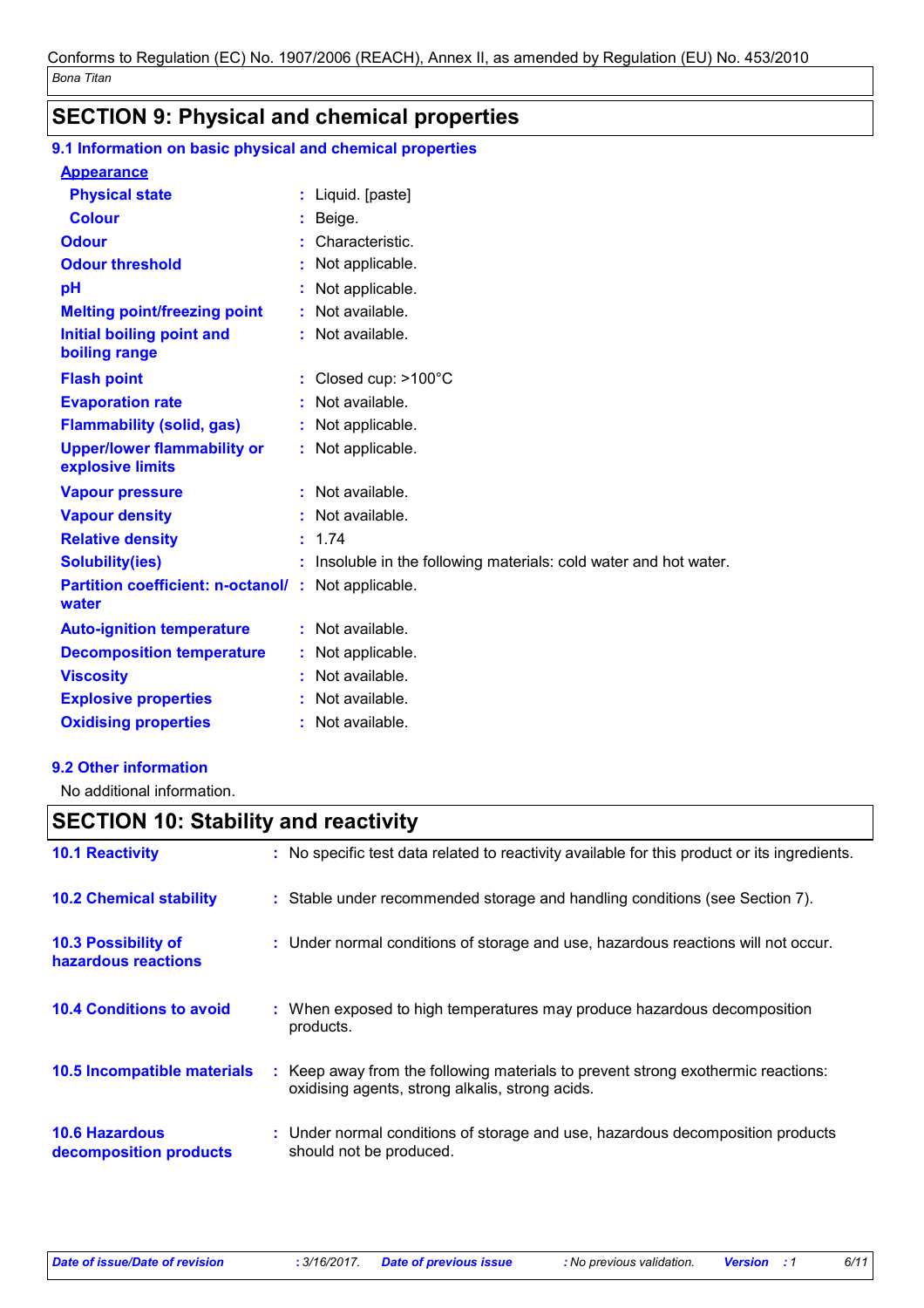# **SECTION 11: Toxicological information**

#### 11.1 Information on toxicological effects

There are no data available on the mixture itself. The mixture is not classified as dangerous according to Directive 1999/45/EC and its amendments.

Repeated or prolonged contact with the mixture may cause removal of natural fat from the skin, resulting in nonallergic contact dermatitis and absorption through the skin.

If splashed in the eyes, the liquid may cause irritation and reversible damage.

This takes into account, where known, delayed and immediate effects and also chronic effects of components from short-term and long-term exposure by oral, inhalation and dermal routes of exposure and eye contact.

#### **Acute toxicity**

: Not available. **Conclusion/Summary** 

#### **Acute toxicity estimates**

| Route                | <b>ATE value</b>       |
|----------------------|------------------------|
| Inhalation (vapours) | $ 238.4 \text{ mg}/I $ |

#### **Irritation/Corrosion**

| <b>Product/ingredient name</b>                          | <b>Result</b>                                             | <b>Species</b> | <b>Score</b>             | <b>Exposure</b>                          | <b>Observation</b> |
|---------------------------------------------------------|-----------------------------------------------------------|----------------|--------------------------|------------------------------------------|--------------------|
| trimethoxyvinylsilane                                   | Eyes - Mild irritant                                      | Rabbit         |                          | 24 hours 500                             |                    |
|                                                         | Skin - Mild irritant                                      | Rabbit         | $\overline{\phantom{a}}$ | milligrams<br>24 hours 500<br>milligrams |                    |
| <b>Conclusion/Summary</b>                               | : Not available.                                          |                |                          |                                          |                    |
| <b>Sensitisation</b>                                    |                                                           |                |                          |                                          |                    |
| <b>Conclusion/Summary</b>                               | $:$ Not available.                                        |                |                          |                                          |                    |
| <b>Mutagenicity</b>                                     |                                                           |                |                          |                                          |                    |
| <b>Conclusion/Summary</b>                               | : Not available.                                          |                |                          |                                          |                    |
| <b>Carcinogenicity</b>                                  |                                                           |                |                          |                                          |                    |
| <b>Conclusion/Summary</b>                               | $:$ Not available.                                        |                |                          |                                          |                    |
| <b>Reproductive toxicity</b>                            |                                                           |                |                          |                                          |                    |
| <b>Conclusion/Summary</b>                               | : Not available.                                          |                |                          |                                          |                    |
| <b>Teratogenicity</b>                                   |                                                           |                |                          |                                          |                    |
| <b>Conclusion/Summary</b>                               | : Not available.                                          |                |                          |                                          |                    |
| <b>Specific target organ toxicity (single exposure)</b> |                                                           |                |                          |                                          |                    |
| Not available.                                          |                                                           |                |                          |                                          |                    |
|                                                         | <b>Specific target organ toxicity (repeated exposure)</b> |                |                          |                                          |                    |
| Not available.                                          |                                                           |                |                          |                                          |                    |

## **Aspiration hazard**

Not available.

# **Other information**

: Not available.

# **SECTION 12: Ecological information**

#### **12.1 Toxicity**

There are no data available on the mixture itself. Do not allow to enter drains or watercourses.

The mixture has been assessed following the conventional method of the Dangerous Preparations Directive 1999/45/EC and is not classified as dangerous for the environment.

**Conclusion/Summary** : Not available.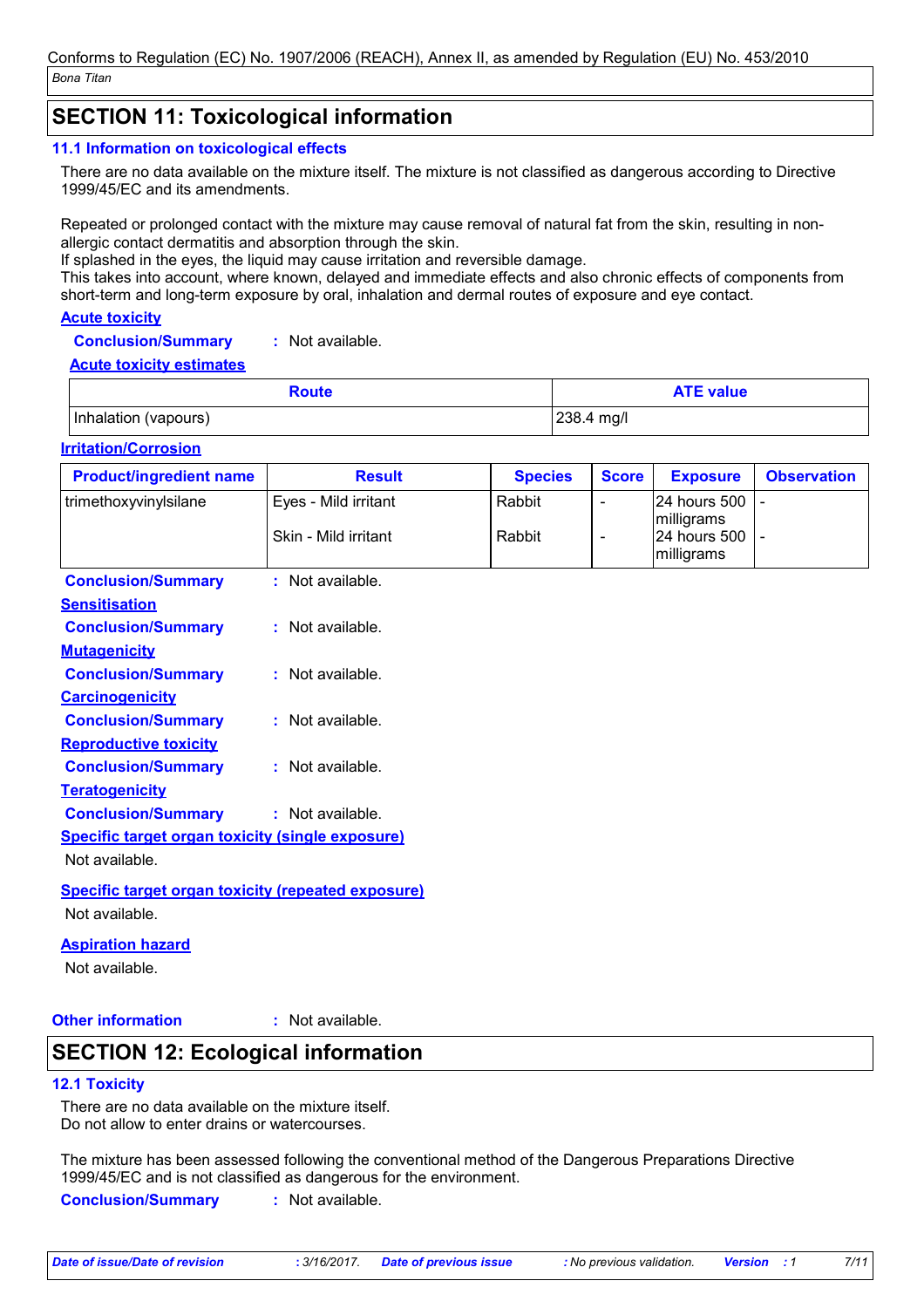# **SECTION 12: Ecological information** 12.2 Persistence and degradability : Not available. **Conclusion/Summary 12.3 Bioaccumulative potential** Not available. 12.4 Mobility in soil **Soil/water partition** : Not available. **coefficient (Koc) Mobility** : Not available. 12.5 Results of PBT and vPvB assessment **PBT** : Not applicable. **vPvB** : Not applicable.

12.6 Other adverse effects : No known significant effects or critical hazards.

# **SECTION 13: Disposal considerations**

The information in this section contains generic advice and guidance. The list of Identified Uses in Section 1 should be consulted for any available use-specific information provided in the Exposure Scenario(s).

#### **13.1 Waste treatment methods**

| <u>Product</u>                 |                                                                                                                                                                                                                                                                                                                                                                                                                                                                                                                                                      |
|--------------------------------|------------------------------------------------------------------------------------------------------------------------------------------------------------------------------------------------------------------------------------------------------------------------------------------------------------------------------------------------------------------------------------------------------------------------------------------------------------------------------------------------------------------------------------------------------|
| <b>Methods of disposal</b>     | : The generation of waste should be avoided or minimised wherever possible.<br>Disposal of this product, solutions and any by-products should at all times comply<br>with the requirements of environmental protection and waste disposal legislation<br>and any regional local authority requirements. Dispose of surplus and non-<br>recyclable products via a licensed waste disposal contractor. Waste should not be<br>disposed of untreated to the sewer unless fully compliant with the requirements of<br>all authorities with jurisdiction. |
| <b>Hazardous waste</b>         | : Within the present knowledge of the supplier, this product is not regarded as<br>hazardous waste, as defined by EU Directive 91/689/EEC.                                                                                                                                                                                                                                                                                                                                                                                                           |
| <b>Disposal considerations</b> | : Do not allow to enter drains or watercourses.<br>Dispose of according to all federal, state and local applicable regulations.<br>If this product is mixed with other wastes, the original waste product code may no<br>longer apply and the appropriate code should be assigned.<br>For further information, contact your local waste authority.                                                                                                                                                                                                   |

#### **European waste catalogue (EWC)**

The European Waste Catalogue classification of this product, when disposed of as waste, is:

| <b>Waste code</b>              | <b>Waste designation</b>                                                                                                                                                                                                                                                                                                                |
|--------------------------------|-----------------------------------------------------------------------------------------------------------------------------------------------------------------------------------------------------------------------------------------------------------------------------------------------------------------------------------------|
| 08 04 10                       | waste adhesives and sealants other than those mentioned in 08 04 09                                                                                                                                                                                                                                                                     |
| <b>Packaging</b>               |                                                                                                                                                                                                                                                                                                                                         |
| <b>Methods of disposal</b>     | : The generation of waste should be avoided or minimised wherever possible. Waste<br>packaging should be recycled. Incineration or landfill should only be considered<br>when recycling is not feasible.                                                                                                                                |
| <b>Disposal considerations</b> | : Using information provided in this safety data sheet, advice should be obtained from<br>the relevant waste authority on the classification of empty containers.<br>Empty containers must be scrapped or reconditioned.<br>Dispose of containers contaminated by the product in accordance with local or<br>national legal provisions. |
| <b>Special precautions</b>     | : This material and its container must be disposed of in a safe way. Empty containers<br>or liners may retain some product residues. Avoid dispersal of spilt material and<br>runoff and contact with soil, waterways, drains and sewers.                                                                                               |
| Date of issue/Date of revision | 8/11<br><b>Date of previous issue</b><br>: 3/16/2017.<br>: No previous validation.<br><b>Version</b><br>: 1                                                                                                                                                                                                                             |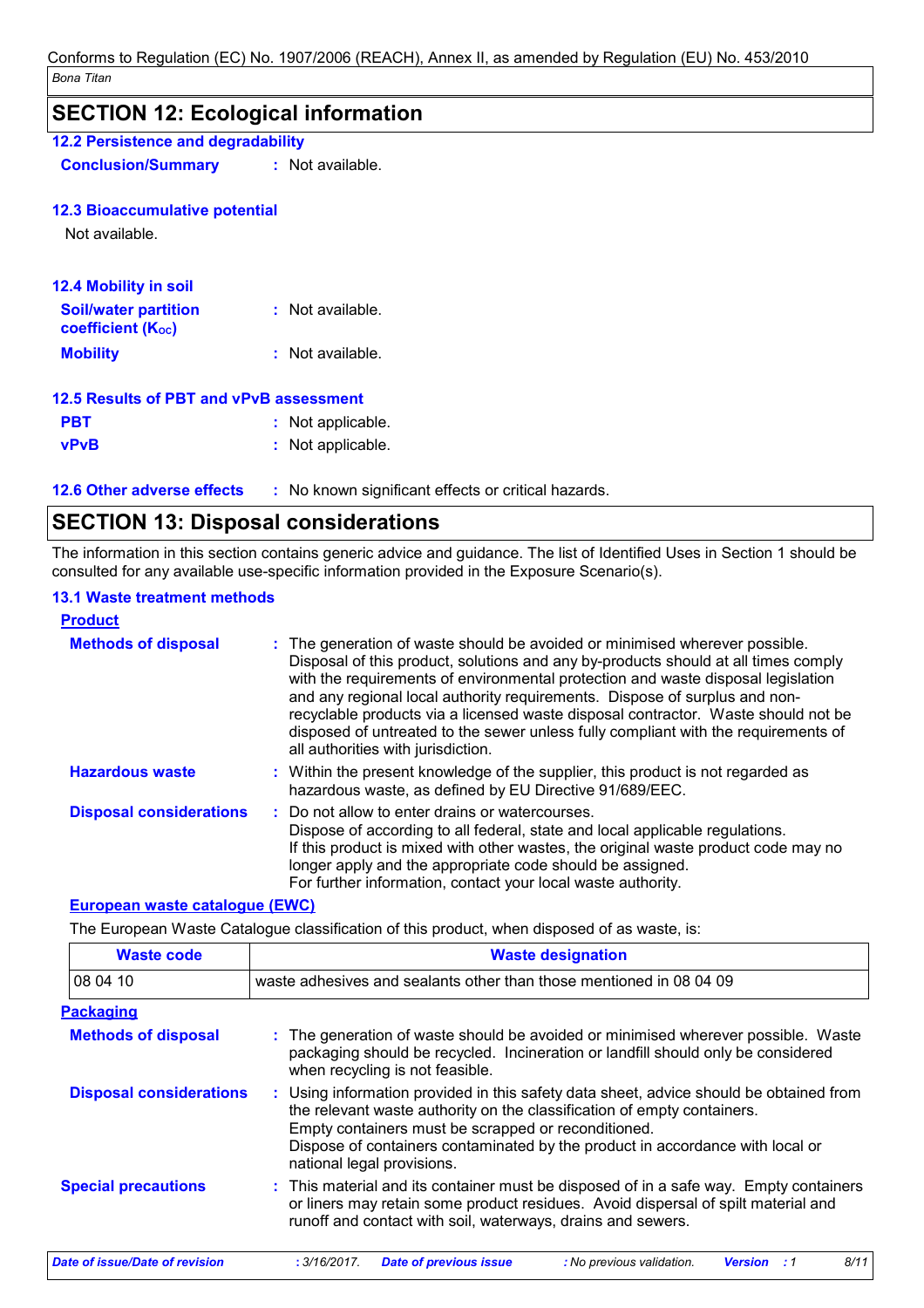Conforms to Regulation (EC) No. 1907/2006 (REACH), Annex II, as amended by Regulation (EU) No. 453/2010 \_<br>Bona Titan

# **SECTION 13: Disposal considerations**

None known.

#### **SECTION 14: Transport information ADN IMDG IATA ADR/RID** 14.1 UN number Not regulated. Not regulated. Not regulated. Not regulated. 14.2 UN proper shipping name **14.3 Transport** hazard class(es) 14.4 Packing group  $14.5$ No. No. No. No. **Environmental** hazards **Additional** information

user

14.6 Special precautions for : Transport within user's premises: always transport in closed containers that are upright and secure. Ensure that persons transporting the product know what to do in the event of an accident or spillage.

**14.7 Transport in bulk** : Not available. according to Annex II of **MARPOL 73/78 and the IBC Code** 

# **SECTION 15: Regulatory information**

| 15.1 Safety, health and environmental regulations/legislation specific for the substance or mixture                                                                        |
|----------------------------------------------------------------------------------------------------------------------------------------------------------------------------|
| <b>EU Regulation (EC) No. 1907/2006 (REACH)</b>                                                                                                                            |
| <b>Annex XIV - List of substances subject to authorisation</b>                                                                                                             |
| <b>Annex XIV</b>                                                                                                                                                           |
| None of the components are listed.                                                                                                                                         |
| <b>Substances of very high concern</b>                                                                                                                                     |
| None of the components are listed.                                                                                                                                         |
| <b>Annex XVII - Restrictions : Not applicable.</b><br>on the manufacture,<br>placing on the market<br>and use of certain<br>dangerous substances,<br>mixtures and articles |
| <b>Other EU regulations</b>                                                                                                                                                |
| <b>VOC</b>                                                                                                                                                                 |
| <b>VOC for Ready-for-Use</b><br>: Not applicable.<br><b>Mixture</b>                                                                                                        |
| : Not determined.<br><b>Europe inventory</b>                                                                                                                               |
| <b>Seveso II Directive</b>                                                                                                                                                 |
| This product is not controlled under the Seveso II Directive.                                                                                                              |

**Date of issue/Date of revision** 

: 3/16/2017. **Date of previous issue**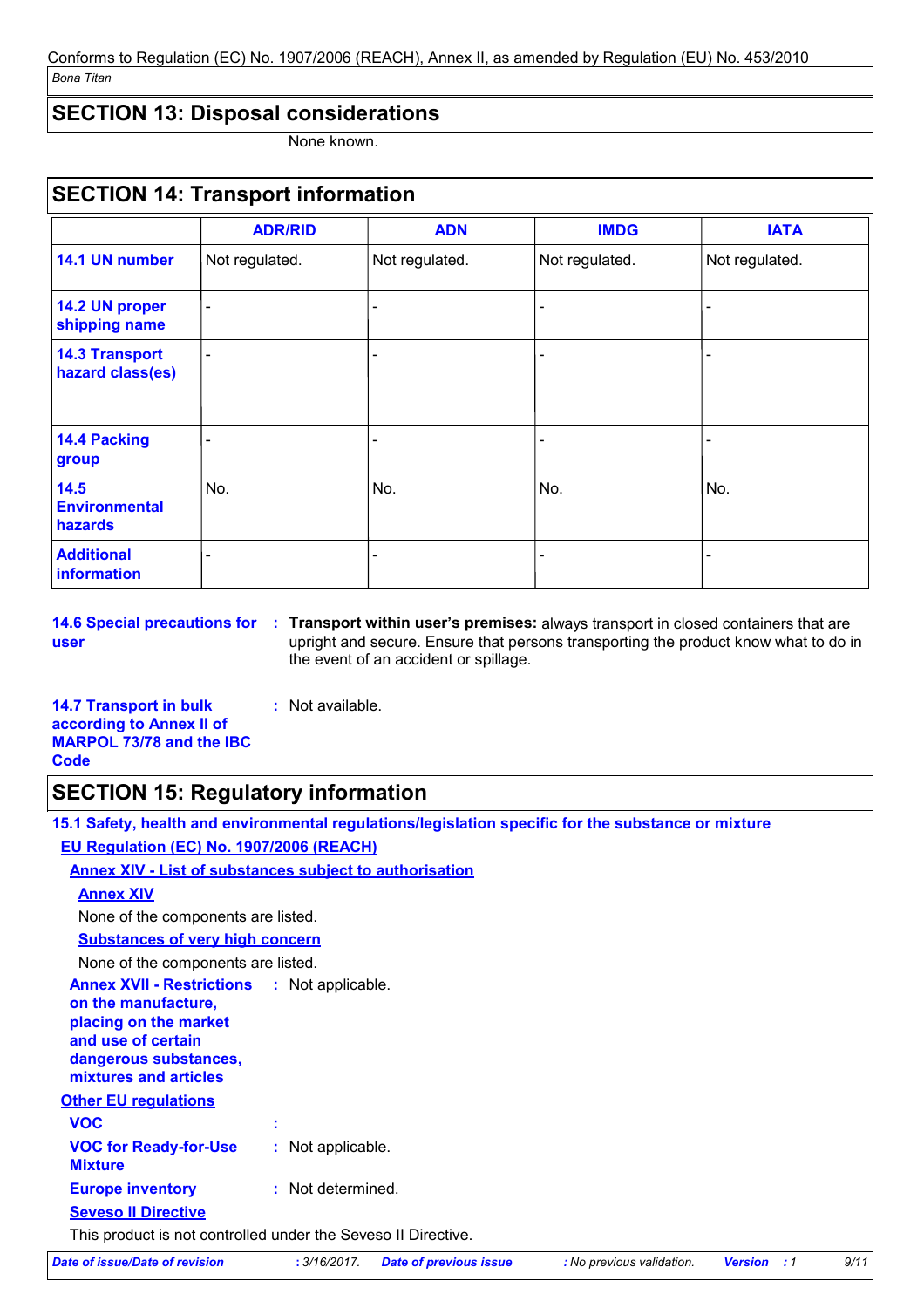|                                                  | <b>SECTION 15: Regulatory information</b>                                                       |
|--------------------------------------------------|-------------------------------------------------------------------------------------------------|
| <b>International regulations</b>                 |                                                                                                 |
|                                                  | <b>Chemical Weapon Convention List Schedules I, II &amp; III Chemicals</b>                      |
| Not listed.                                      |                                                                                                 |
| <b>Montreal Protocol (Annexes A, B, C, E)</b>    |                                                                                                 |
| Not listed.                                      |                                                                                                 |
|                                                  | <b>Stockholm Convention on Persistent Organic Pollutants</b>                                    |
| Not listed.                                      |                                                                                                 |
|                                                  |                                                                                                 |
| Not listed.                                      | <b>Rotterdam Convention on Prior Inform Consent (PIC)</b>                                       |
|                                                  |                                                                                                 |
|                                                  | <b>UNECE Aarhus Protocol on POPs and Heavy Metals</b>                                           |
| Not listed.                                      |                                                                                                 |
| <b>International lists</b>                       |                                                                                                 |
| <b>National inventory</b>                        |                                                                                                 |
| <b>Australia</b>                                 | : Not determined.                                                                               |
| <b>Canada</b>                                    | : At least one component is not listed in DSL but all such components are listed in<br>NDSL.    |
| <b>China</b>                                     | : Not determined.                                                                               |
| <b>Japan</b>                                     | Not determined.                                                                                 |
| <b>Malaysia</b>                                  | Not determined.                                                                                 |
| <b>New Zealand</b>                               | : Not determined.                                                                               |
| <b>Philippines</b>                               | : Not determined.                                                                               |
| <b>Republic of Korea</b>                         | : Not determined.                                                                               |
| <b>Taiwan</b>                                    | Not determined.                                                                                 |
| <b>United States</b>                             | : All components are listed or exempted.                                                        |
| <b>15.2 Chemical Safety</b><br><b>Assessment</b> | : This product contains substances for which Chemical Safety Assessments are still<br>required. |
| <b>SECTION 16: Other information</b>             |                                                                                                 |

**CEPE code** 

 $: 8$ 

 $\nabla$  Indicates information that has changed from previously issued version.

| <b>Abbreviations and</b><br>acronyms | $\therefore$ ATE = Acute Toxicity Estimate<br>CLP = Classification, Labelling and Packaging Regulation [Regulation (EC) No.<br>1272/2008] |
|--------------------------------------|-------------------------------------------------------------------------------------------------------------------------------------------|
|                                      | DMEL = Derived Minimal Effect Level                                                                                                       |
|                                      | DNEL = Derived No Effect Level                                                                                                            |
|                                      | EUH statement = CLP-specific Hazard statement                                                                                             |
|                                      | PBT = Persistent, Bioaccumulative and Toxic                                                                                               |
|                                      | <b>PNEC = Predicted No Effect Concentration</b>                                                                                           |
|                                      | <b>RRN = REACH Registration Number</b>                                                                                                    |
|                                      | vPvB = Very Persistent and Very Bioaccumulative                                                                                           |

#### Procedure used to derive the classification according to Regulation (EC) No. 1272/2008 [CLP/GHS]

| <b>Classification</b>               |                    | <b>Justification</b>                            |
|-------------------------------------|--------------------|-------------------------------------------------|
| Not classified.                     |                    |                                                 |
| <b>Full text of abbreviated H</b>   | H <sub>225</sub>   | Highly flammable liquid and vapour.             |
| <b>statements</b>                   | H332 (inhalation)  | Harmful if inhaled.                             |
| <b>Full text of classifications</b> | Acute Tox. 4, H332 | <b>ACUTE TOXICITY (inhalation) - Category 4</b> |
| <b>[CLP/GHS]</b>                    | Flam. Lig. 2, H225 | <b>FLAMMABLE LIQUIDS - Category 2</b>           |